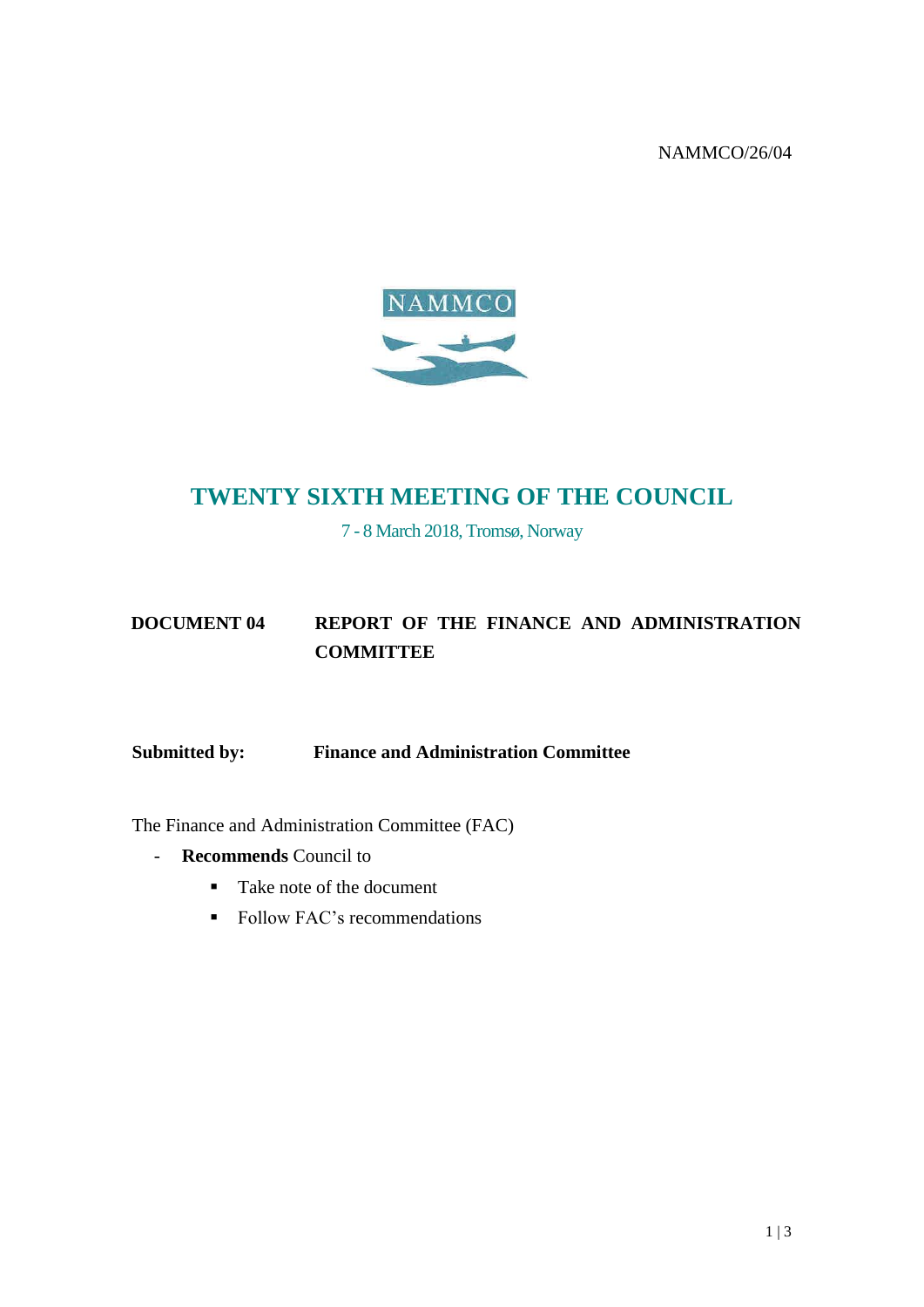### **REPORT OF THE**

## **FINANCE AND ADMINISTRATION COMMITTEE**

#### **1. INTRODUCTION**

Since NAMMCO 25, the Finance and Administration Committee has held three face to face meetings and one skype meetings (see Table 1) under the Chairmanship of Jóannes V. Hansen (Faroes). From the Secretariat, Geneviève Desportes (GS) and Charlotte Winsnes (DS) participated in all the meetings.

Table 1 indicates the main items for discussion at each meeting, while the items leading to principle decisions and/or calling for actions are summarised under point 2.

| <b>Date</b>              | <b>Participants</b>                                                                      | <b>Main subjects</b>                                                                                                                                                                                                                                                                                                                                                                                  | <b>Location</b>                          |
|--------------------------|------------------------------------------------------------------------------------------|-------------------------------------------------------------------------------------------------------------------------------------------------------------------------------------------------------------------------------------------------------------------------------------------------------------------------------------------------------------------------------------------------------|------------------------------------------|
| November 2,<br>2017      | Ásmundsson (IS), Hansen<br>(FR), Jessen (GL), Stenseth<br>(NO)                           | Present finances and prediction for<br>2017. Retrospective on NAMMCO<br>25. Establishment of the BYCELS<br>WG. Preparation for NAMMCO 26.<br>Internship and secondment<br>arrangements at the Secretariat.<br>External relations (incl.<br>ASCOBANS and Canada).<br>Information from Parties and<br>Secretariat. Communication and<br>outreach. Performance Review (PR).<br>Prioritisation of events. | Faroese<br>Representation,<br>Copenhagen |
| January 23,<br>2018      | Ásmundsson (IS), Hansen<br>(FR), Jessen (GL), Stenseth<br>(NO)                           | Recruitment of the new Scientific<br>Secretary                                                                                                                                                                                                                                                                                                                                                        | Skype meeting                            |
| February 12-<br>13, 2018 | Ásmundsson (IS), Hansen<br>(FR), Jessen (GL), Stenseth<br>(NO)                           | Accounts 2017 and draft budgets<br>2019 and 2020. External relation and<br>clarification on observer status in<br>NAMMCO. Contact with Canada.<br><b>OSPAR/NEAFC Collective</b><br>Arrangement. Preparation to<br>NAMMCO 26. PR process.<br>Information from Parties and<br>Secretariat. SWOTS process.                                                                                               | Faroese<br>Representation,<br>Copenhagen |
| March 5, 2018            | Benediksdóttir (IS), Jessen;<br>Levermann and Dorth (GL),<br>Hansen (FR), Stenseth (NO). | External relationships. Budget 2018-<br>2020. PR and interviews. Preparation<br>to NAMMCO 26: schedule,<br>logistics, press release, output,<br>guests, etc Update on<br>communication and outreach.<br>Relocation condition for Secretariat<br>staff.                                                                                                                                                | Forskningsparken<br>Tromsø               |

*Table 1. Meetings of NAMMCO FAC in the period NAMMCO 25 – NAMMCO 26*